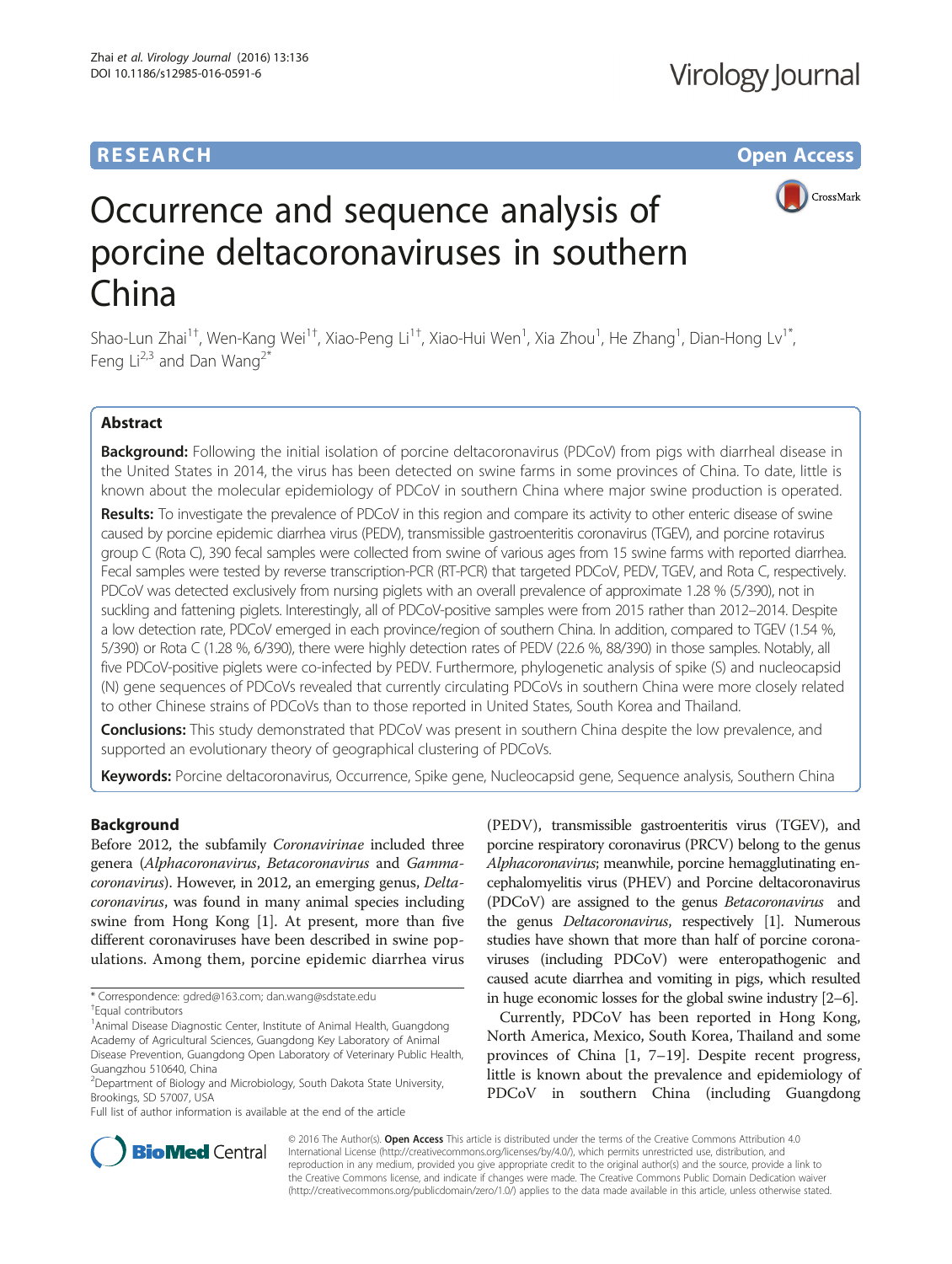province, Hainan province, and Guangxi autonomous region), where major swine production is operated. Therefore, the aim of this study was to investigate the prevalence and sequence properties of PDCoV in this region.

### Methods

#### Sampling

A total of 390 fecal samples (Table [1](#page-2-0)) were collected from 15 commercial swine farms with reported diarrhea in southern China. Farms A, D, E, J-O were from Guangdong province, Farms B, F, G were from Hainan province, and farms C, H, I were the Guangxi autonomous region. Farms A-I derived 30 samples with the following arrangement: ten samples from suckling piglets (<3 weeks old), ten samples from nursing piglets (between 3 and 9 weeks old), and ten samples from fattening piglets (>9 weeks old). The samples of farms A-I were collected between July and August 2015 and stored at −80 °C until further use. However, the samples of farms J-O were archived samples from 2012 to 2014. Prior to viral RNA extraction, fecal samples were diluted one time using Phosphate Buffered Saline (PBS) (pH: 7.4). The supernatants were then collected by centrifugation at  $5000 \times g$  for 5 min. 200 μl of clarified supernatants was used to extract viral RNA following the manufacturer's recommendations (Axygen Scientific Inc.). RNA samples were stored at −80 °C until further analysis.

## Reverse transcription polymerase chain reaction (RT-PCR) detection

To detect PDCoV genome in collected fecal samples, the previously reported RT-PCR primers (41 F: 5'-TTT CAGGTGCTCAAAGCTCA-3' and 735R: 5'-GCGAAA AGCATTTCCTGAAC-3') targeting the nucleocapsid (N) gene with reaction conditions (50 °C for 30 min and 95 °C for 15 min for the reverse transcription reaction, followed by 40 cycles of PCR amplification at 95 °C for 15 s, 55 °C for 45 s, and 72 °C for 1 min, with a final extension at 72 °C for 7 min) were used [[15](#page-9-0)]. In addition, molecular detection of the three diarrhea-related enteric viruses (Porcine epidemic diarrhea virus, PEDV; Porcine transmissible gastroenteritis virus, TGEV; Porcine rotavirus group C, Rota C) was performed in accordance with previous methods [[20](#page-9-0)–[22\]](#page-9-0) for further evaluation of the possible co-infection status with PDCoV in investigated pig samples.

## Amplification of the spike (S) and N genes

To perform in-depth sequence comparison and phylogenetic analysis with known reference sequences (Additional file [1:](#page-9-0) Table S1), the complete spike  $(S)$  and N genes of PDCoV-positive samples were amplified according to

previously published methods [\[8\]](#page-9-0). For amplification of the full-length S and N genes, previously reported RT-PCR primers (PDCoV-SF2: 5'-AGCGTTGACACCAACCTA TT-3' and PDCoV-SR2: 5'-TCGTCGACTACCATTCCT TAAAC-3'; PDCoV-NF1 : 5'-CCATC GCTCCAAG TC ATTCT-3' and PDCoV-NR1: 5'-TGGGTGGGTTTAA CAGACATAG-3') were used. PCR was carried out at 50 °C 30 min and 95 °C for 5 min, followed by 40 cycles of 98 °C for 10 s, 55 °C for 15 s, and 68 °C for 5 and 2 min for S and N genes, respectively; final extension was performed at 68 °C for 15 min. Positive amplicons were cloned into the pGM-19 T vector (Tiangen Inc. Beijing). Furthermore, all positive recombinant plasmids were submitted to a sequencing company (The Beijing Genomics Institute, BGI) and sequenced at least three times. Five S gene sequences and five N gene sequences were obtained (Additional file [1](#page-9-0): Table S1), and have been submitted to GenBank database (accession numbers KU204694- KU204701, KX534090-KX534091).

#### Phylogenetic analysis of the S and N genes

Sequence alignment analysis was performed using the Clustal W program implemented in DNAStar software. A phylogenetic tree was then constructed by the neighborjoining method using the Molecular Evolutionary Genetics Analysis (MEGA) software version 5.1 with 1000 bootstrap replications set at 1000. Moreover, the possible recombination event was evaluated in the S and N genes by recombination detection program (RDP) 3.34 software.

## Results

## PDCoV detection

A total of 390 pig fecal samples, collected from 15 swine farms with reported diarrhea in southern China, were assessed for the presence of PDCoV and other viral enteric pathogens (PEDV, TGEV, and Rota C) by RT-PCR. As summarized in Table [1](#page-2-0), the PDCoV genome was detected in specimens from 4 of 15 swine farms. Interestingly, the PDCoV genome was detected only in nursing piglets, and was absent in suckling piglets and fattening pigs. Although PDCoV was detected in each province/ region of southern China, its overall prevalence in the investigated pigs of various age groups  $(n = 390)$  was relatively low (5/390, 1.28 %). The positive rate could be higher if only nursing piglets were included (5/150, 3.33 %). In contrast, the prevalence of PEDV, another porcine coronavirus causing epidemic diarrhea, was relatively higher (22.6 %, 88/390). In addition, PEDV was different from PDCoV in that it distributed similarly between nursing (36/150, 24 %) and suckling piglets (47/150, 31.3 %). Five fattening pigs from farms A, D, F and I were also tested positive for the PEDV genome. We also examined whether pigs with diarrhea harbored other enteric viruses such as TGEV and Rota C. Our results showed that the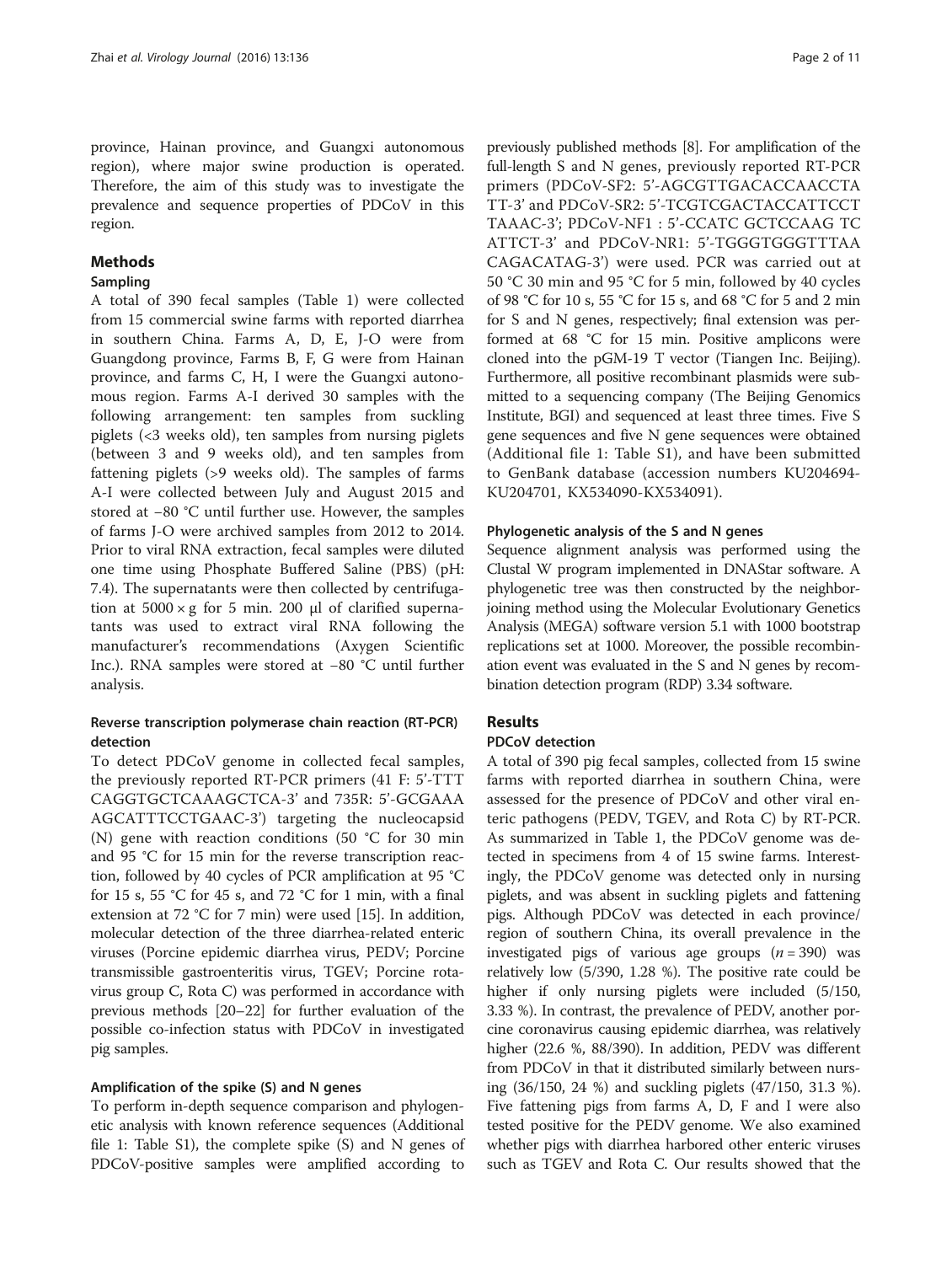| Farm    | Pigs (Age)                                | Number $(n)$    | PDCoV | PEDV   | <b>TGEV</b> | Rota C |
|---------|-------------------------------------------|-----------------|-------|--------|-------------|--------|
| Α       | Suckling piglets (<3 weeks old)           | 10 <sup>°</sup> | 0/10  | 2/10   | 0/10        | 0/10   |
|         | Nursery pigs (>3 weeks old, <9 weeks old) | 10              | 2/10  | 2/10   | 0/10        | 0/10   |
|         | Fattening pig (>9 weeks old)              | 10              | 0/10  | 1/10   | 0/10        | 0/10   |
| B       | Suckling piglets (<3 weeks old)           | 10              | 0/10  | 3/10   | 0/10        | 0/10   |
|         | Nursery pigs (>3 weeks old, <9 weeks old) | 10              | 1/10  | 2/10   | 0/10        | 0/10   |
|         | Fattening pig (>9 weeks old)              | 10              | 0/10  | 0/10   | 0/10        | 0/10   |
| C       | Suckling piglets (<3 weeks old)           | 10              | 0/10  | 3/10   | 0/10        | 0/10   |
|         | Nursery pigs (>3 weeks old, <9 weeks old) | 10              | 1/10  | 3/10   | 0/10        | 0/10   |
|         | Fattening pig (>9 weeks old)              | 10              | 0/10  | 0/10   | 0/10        | 0/10   |
| D       | Suckling piglets (<3 weeks old)           | 10              | 0/10  | 2/10   | 0/10        | 0/10   |
|         | Nursery pigs (>3 weeks old, <9 weeks old) | 10              | 0/10  | 1/10   | 0/10        | 2/10   |
|         | Fattening pig (>9 weeks old)              | 10              | 0/10  | 1/10   | 1/10        | 0/10   |
| Ε       | Suckling piglets (<3 weeks old)           | 10              | 0/10  | 1/10   | 0/10        | 0/10   |
|         | Nursery pigs (>3 weeks old, <9 weeks old) | 10              | 1/10  | 2/10   | 0/10        | 0/10   |
|         | Fattening pig (>9 weeks old)              | 10              | 0/10  | 0/10   | 0/10        | 0/10   |
| F       | Suckling piglets (<3 weeks old)           | 10              | 0/10  | 3/10   | 0/10        | 0/10   |
|         | Nursery pigs (>3 weeks old, <9 weeks old) | 10              | 0/10  | 4/10   | 0/10        | 0/10   |
|         | Fattening pig (>9 weeks old)              | 10              | 0/10  | 1/10   | 2/10        | 0/10   |
| G       | Suckling piglets (<3 weeks old)           | 10              | 0/10  | 5/10   | 0/10        | 0/10   |
|         | Nursery pigs (>3 weeks old, <9 weeks old) | 10              | 0/10  | 3/10   | 0/10        | 0/10   |
|         | Fattening pig (>9 weeks old)              | 10              | 0/10  | 0/10   | 0/10        | 0/10   |
| H       | Suckling piglets (<3 weeks old)           | 10              | 0/10  | 7/10   | 0/10        | 0/10   |
|         | Nursery pigs (>3 weeks old, <9 weeks old) | 10              | 0/10  | 2/10   | 0/10        | 0/10   |
|         | Fattening pig (>9 weeks old)              | 10              | 0/10  | 0/10   | 0/10        | 0/10   |
| I       | Suckling piglets (<3 weeks old)           | 10              | 0/10  | 4/10   | 0/10        | 0/10   |
|         | Nursery pigs (>3 weeks old, <9 weeks old) | 10              | 0/10  | 2/10   | 0/10        | 0/10   |
|         | Fattening pig (>9 weeks old)              | 10              | 0/10  | 2/10   | 0/10        | 0/10   |
| J       | Suckling piglets (<3 weeks old)           | 10              | 0/10  | 4/10   | 0/10        | 0/10   |
|         | Nursery pigs (>3 weeks old, <9 weeks old) | 10              | 0/10  | 3/10   | 0/10        | 0/10   |
| Κ       | Suckling piglets (<3 weeks old)           | 10              | 0/10  | 5/10   | 0/10        | 2/10   |
|         | Nursery pigs (>3 weeks old, <9 weeks old) | 10              | 0/10  | 5/10   | 2/10        | 0/10   |
| L       | Suckling piglets (<3 weeks old)           | 10              | 0/10  | 2/10   | 0/10        | 0/10   |
|         | Nursery pigs (>3 weeks old, <9 weeks old) | 10              | 0/10  | 0/10   | 0/10        | 0/10   |
| M       | Suckling piglets (<3 weeks old)           | 10              | 0/10  | 2/10   | 0/10        | 0/10   |
|         | Nursery pigs (>3 weeks old, <9 weeks old) | 10              | 0/10  | 3/10   | 0/10        | 0/10   |
| N       | Suckling piglets (<3 weeks old)           | 10              | 0/10  | 2/10   | 0/10        | 1/10   |
|         | Nursery pigs (>3 weeks old, <9 weeks old) | 10              | 0/10  | 1/10   | 0/10        | 0/10   |
| $\circ$ | Suckling piglets (<3 weeks old)           | 10              | 0/10  | 2/10   | 0/10        | 0/10   |
|         | Nursery pigs (>3 weeks old, <9 weeks old) | 10 <sup>°</sup> | 0/10  | 3/10   | 1/10        | 0/10   |
| Total   |                                           | 390             | 5/390 | 88/390 | 6/390       | 5/390  |

<span id="page-2-0"></span>Table 1 Sample information and RT-PCR detection results of four diarrhea-associated viruses in pigs of various ages from 15 swine farms in southern China

low detection rates (1.54 %, 5/390 for TGEV vs 1.28 %, 6/390 for Rota C) of the two pathogens were present in those pig samples. Intriguingly, co-infection of pigs by PDCoV and PEDV was observed (Table 1). All PDCoV positive nursing piglets were also tested positive for PEDV, thereby indicating a 100 % co-infection rate.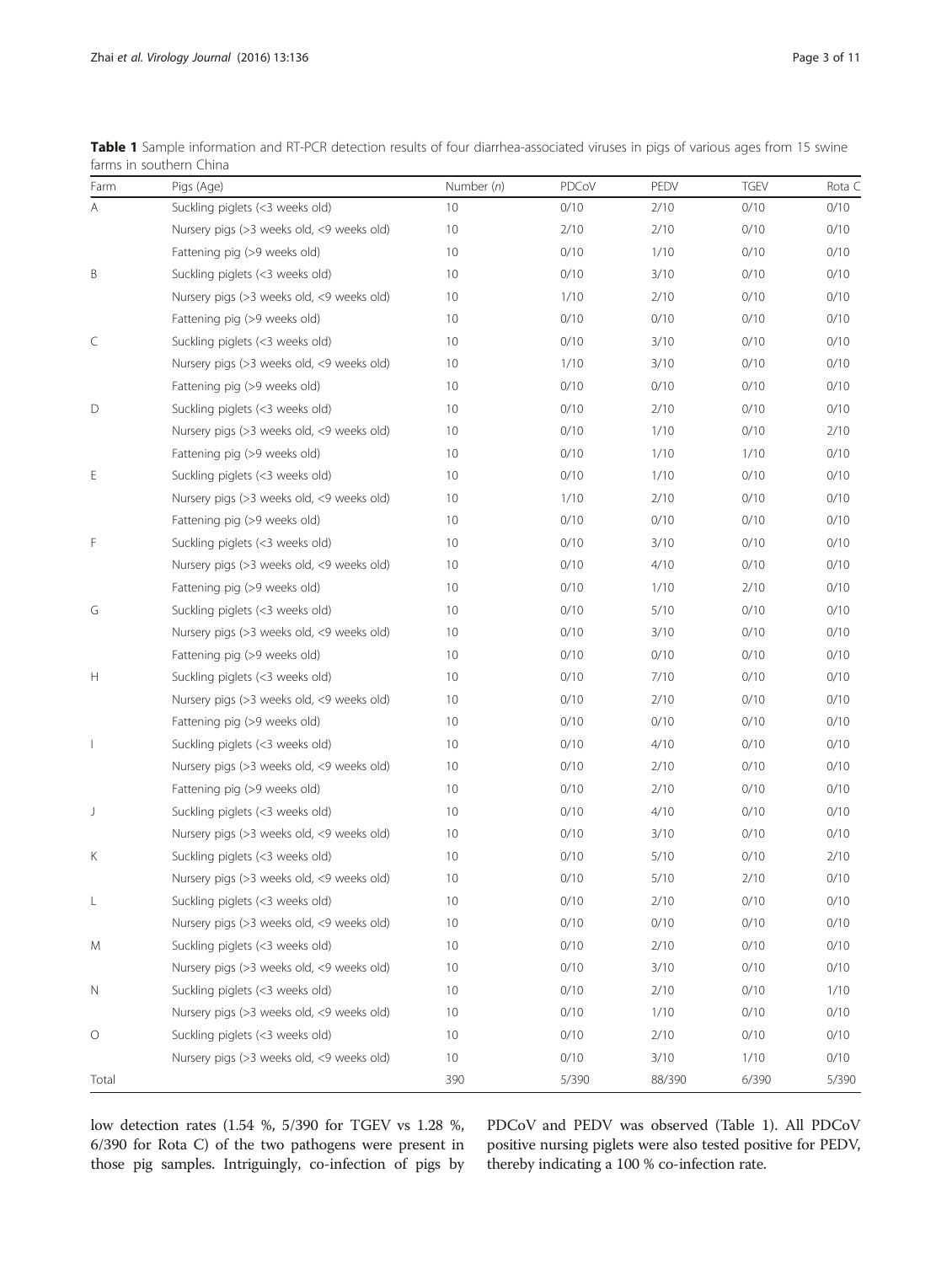### Sequence comparison and phylogenetic analysis of the S gene of PDCoVs

The full-length sequences of S genes in five PDCoVpositive samples from the four different farms were amplified and designated provisionally CH/GD01/2015, CH/GD02/2015, CH/GD03/2015, CH/HN01/2015, and CH/GX01/2015, respectively. Sequencing results showed that they were composed of 3480 nucleotides (nt). Compared to all published American and individual Asian strains (including HKU15-44, CHN-AH-2004, KNU14- 04, PDCoV/Swine/Thailand/S5015L/2015 and PDCoV/ Swine/Thailand/S5011/2015), a 3-nt deletion in the S gene was identified in the five current PDCoV strains, six other Chinese viral strains and one Thai viral strain reported previously (Additional file [1](#page-9-0): Table S1) [\[5](#page-9-0), [17](#page-9-0), [18\]](#page-9-0). Sequence alignment results revealed that CH/GD01/2015, CH/GD02/ 2015, CH/GD03/2015, CH/HN01/2015 and CH/GX01/ 2015 had >99.9 % homology in the S gene nucleotide sequence, indicating these five viral strains evolved from the same ancestor (Table [2\)](#page-4-0). Further analysis showed that the five viruses reported in this study had the highest nucleotide identity (98.9 to 99.5 %) with a Jiangxi strain (PDCoV/ CHJXNI2/2015) isolated from Jiangxi province bordering with the northern region of Guangdong province, and possessed the lowest nucleotide similarity (95.4 to 95.9 %) with PDCoV/Swine/Thailand/S5011/2015 and PDCoV/ Swine/Thailand/S5015L/2015, isolated from Thailand (Table [2](#page-4-0)). From the above data, phylogenetic analysis of the S gene showed that the current PDCoVs circulating in southern China were most closely related to other Chinese PDCoV isolates than to those isolated previously from USA, South Korea and Thailand (Fig. [1\)](#page-6-0). In addition, in the S gene, any possible recombinant events were not detected among those PDCoV strains.

## Sequence comparison and phylogenetic analysis of the N gene of PDCoVs

Similarly, N gene sequences of all five PDCoV-positive samples were identified as 1029 nt in size. Sequence alignment results suggested that there was no deletion or insertion in N gene regions (Additional file [1:](#page-9-0) Table S1). Consistent with the data of S gene, multiple sequence alignment results of N gene showed that CH/GD01/2015, CH/GD02/2015, CH/ GD03/2015, CH/HN01/2015 and CH/GX01/2015 had the highest nucleotide homology (99.1 to 99.7 %) with PDCoV/ CHJXNI2/2015, and the lowest nucleotide homology (96.9 to 97.1 %) with PDCoV/Swine/Thailand/S5011/2015 and PDCoV/Swine/Thailand/ S5015L/2015 (Table [2\)](#page-4-0). In addition, in the phylogenetic tree based on N gene, PDCoVs were divided into three main branches (Chinese branch, American branch and Thai branch). The five viral isolates reported from this work were clustered together within the Chinese branch (Fig. [2](#page-7-0)). Moreover, there were no any possible recombinant events occurring at the N gene of those PDCoV strains.

#### **Discussion**

## Epidemiology of PDCoVs

PDCoV was first identified by Deltacoronavirus specific-PCR in rectal swabs of pigs (10.1 %, 17/169) with unknown healthy status in Hong Kong [\[1](#page-9-0)]. Then, PDCoV emerged in United States, China, South Korea and Thailand [\[5](#page-9-0), [17](#page-9-0), [18](#page-9-0)]. In most of studies, excluding PEDV, TGEV and porcine rotavirus, PDCoV, as an important enteric pathogen, was detected in clinical samples from pigs with diarrhea [\[9](#page-9-0)–[12](#page-9-0), [23\]](#page-9-0). In addition, it was confirmed experimentally that less than two-week old piglets were susceptible to PDCoV, which caused mild to moderate diarrhea as well as macroscopic and microscopic lesions in small intestines of conventional piglets (5-day-old), and severe diarrhea, vomiting, fecal shedding of virus, and severe atrophic enteritis in gnotobiotic pigs (11- to 14-dayold) [\[2, 3](#page-9-0)]. The data further confirmed that PDCoV were enteropathogenic in pigs. Meanwhile, PEDV or rotavirus showed higher detection rates in PDCoV-positive samples compared with other TGEV and rotavirus [[8](#page-9-0), [13](#page-9-0)–[15, 24](#page-9-0)]. As shown above, co-infection of PDCoV and PEDV occurred in nursing piglets (Table [1](#page-2-0)), indicating that the diarrhea-related pathogens were quite complex clinically and not easy to control in the field. Moreover, in the two recent studies, PDCoV was shown to have higher infectivity in sows with diarrhea (81.0 %, 34/42) than nonclinical counterparts (23.5 %, 4/17) [\[8, 15](#page-9-0)], which might imply that sows often carry PDCoV. And further, it could result in the transmission of PDCoV from sows to the foetus and even newborn piglets, although the pathogenesis mechanism of PDCoV remains unclear.

To further understand the origin of PDCoV, some retrospective studies were made using PCR and enzyme-linked immunosorbent assay (ELISA) [\[24](#page-9-0)–[26\]](#page-9-0). In Dong et al. [[24](#page-9-0)] study, 2 of 6 samples collected from Anhui Province of China in 2004 were positive for PDCoV, up to now, it was the most ancient time for the detection of PDCoV in China. Meanwhile, PDCoV could date back to August 2013 in United States, where only 3 PDCoV-samples were detected using PCR in archived samples [[25](#page-9-0)]. As for serology of PDCoV, anti-PDCoV IgG antibodies could date back to 2010 using an indirect anti-PDCoV IgG ELISA based on the putative S1 portion of the spike protein [[26](#page-9-0)]. The above studies indicated that PDCoV could have circulated in China at least since 2004 and in United States since 2010. Maybe, due to limted samples in the present study, we did not detect PDCoV in pig samples collected from Guangdong province between 2012 and 2014. Although Asian leopard cat coronavirus (GenBank accession no. EF584908) was close to PDCoV in the phylogenetic trees (Figs. [1](#page-6-0) and [2](#page-7-0)), in the future, more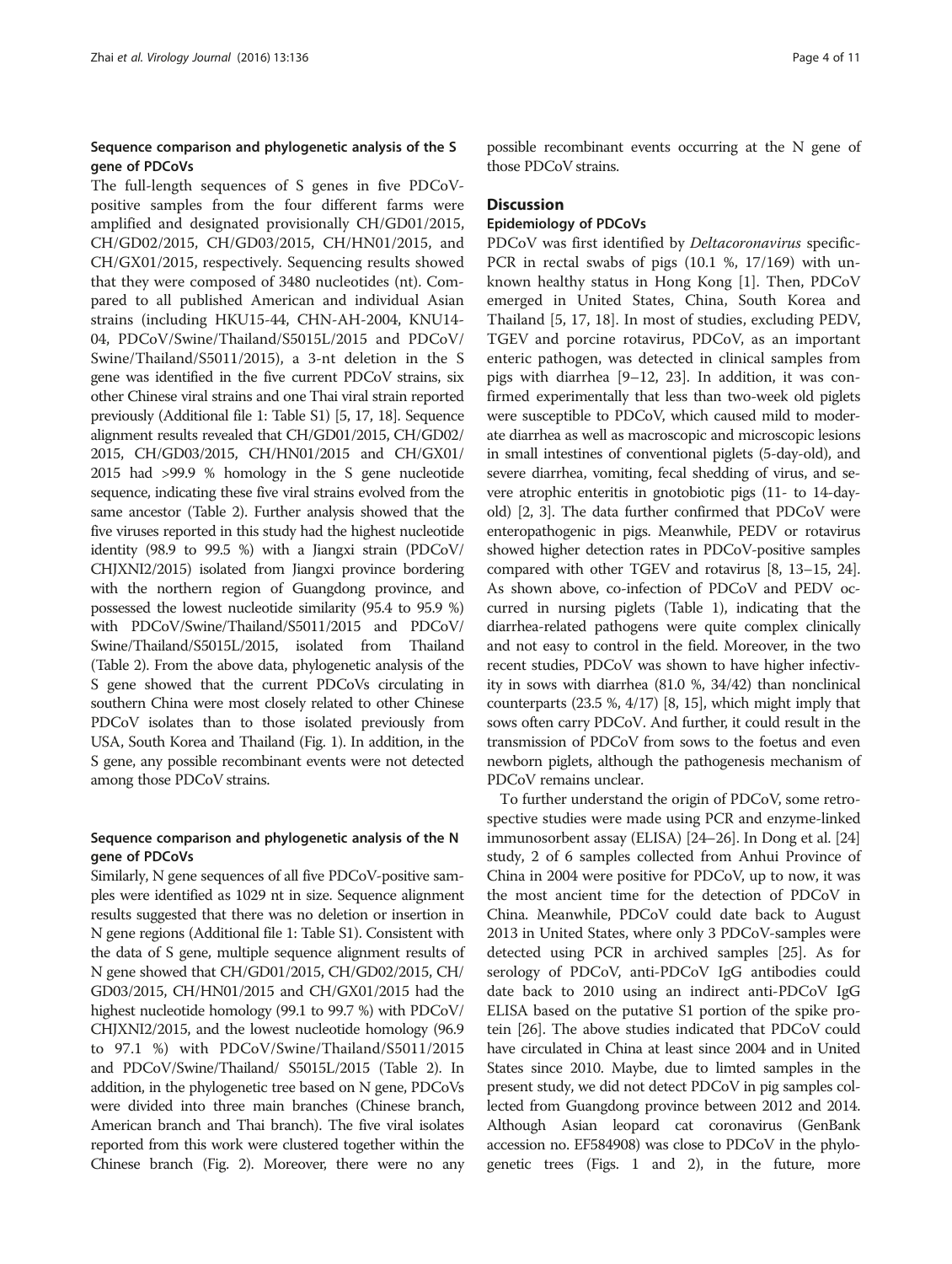|             |                                | S gene                       |                              |                              |                              | N gene                       |                              |                              |                              |                              |                              |
|-------------|--------------------------------|------------------------------|------------------------------|------------------------------|------------------------------|------------------------------|------------------------------|------------------------------|------------------------------|------------------------------|------------------------------|
| GenBank No. | Strain                         | KU204694<br>CH/GD01/<br>2015 | KU204695<br>CH/GD02/<br>2015 | KU204696<br>CH/HN01/<br>2015 | KU204697<br>CH/GX01/<br>2015 | KX534090<br>CH/GD03/<br>2015 | KU204698<br>CH/GD01/<br>2015 | KU204699<br>CH/GD02/<br>2015 | KU204700<br>CH/HN01/<br>2015 | KU204701<br>CH/GX01/<br>2015 | KX534091<br>CH/GD03/<br>2015 |
|             |                                |                              |                              |                              |                              |                              |                              |                              |                              |                              |                              |
| KR131621    | PDCoV/CHJXNI2/2015             | 99.5                         | 98.9                         | 98.9                         | 99.1                         | 99.2                         | 99.7                         | 99.1                         | 99.1                         | 99.3                         | 99.4                         |
| KP757892    | CHN-JS-2014                    | 99.1                         | 98.5                         | 98.5                         | 98.7                         | 98.7                         | 99.3                         | 99.3                         | 99.3                         | 99.5                         | 99.0                         |
| KP757891    | CHN-HB-2014                    | 98.9                         | 98.4                         | 98.4                         | 98.7                         | 98.5                         | 98.8                         | 98.6                         | 98.6                         | 98.8                         | 98.5                         |
| JQ065042    | <b>HKU15-44</b>                | 98.6                         | 98.2                         | 98.2                         | 98.5                         | 98.3                         | 98.7                         | 98.5                         | 98.5                         | 98.7                         | 98.4                         |
| JQ065043    | <b>HKU15-155</b>               | 98.5                         | 98.2                         | 98.2                         | 98.4                         | 98.2                         | 98.7                         | 98.5                         | 98.5                         | 98.7                         | 98.4                         |
| KT021234    | CH/SXD1/2015                   | 98.4                         | 97.9                         | 97.9                         | 98.1                         | 98.0                         | 99.0                         | 98.8                         | 98.8                         | 99.0                         | 98.7                         |
| KT266822    | CH/Sichuan/S27/2012            | 98.4                         | 98.0                         | 98.0                         | 98.2                         | 98.0                         | 99.2                         | 99.0                         | 99.0                         | 99.2                         | 98.9                         |
| KM820765    | KNU14-04                       | 98.4                         | 97.9                         | 97.9                         | 98.2                         | 98.1                         | 98.8                         | 98.6                         | 98.6                         | 98.8                         | 98.5                         |
| KJ620016    | MI6148                         | 98.4                         | 97.9                         | 97.9                         | 98.1                         | 98.0                         | 98.8                         | 98.6                         | 98.6                         | 98.8                         | 98.5                         |
| KJ584360    | MN3092                         | -a                           | $-a$                         | -a                           | -a                           | -a                           | 98.8                         | 98.6                         | 98.6                         | 98.8                         | 98.5                         |
| KJ584358    | PA3148                         | 98.4                         | 98.0                         | 98.0                         | 98.2                         | 98.0                         | 98.8                         | 98.6                         | 98.6                         | 98.8                         | 98.5                         |
| KJ584357    | KY4813                         | 98.4                         | 97.9                         | 97.9                         | 98.1                         | 98.0                         | 98.8                         | 98.6                         | 98.6                         | 98.8                         | 98.5                         |
| KJ584355    | IL2768                         | 98.4                         | 97.9                         | 97.9                         | 98.1                         | 98.0                         | 98.8                         | 98.6                         | 98.6                         | 98.8                         | 98.5                         |
| KT381613    | OH11846                        | 98.4                         | 97.9                         | 97.9                         | 98.1                         | 98.0                         | 98.8                         | 98.6                         | 98.6                         | 98.8                         | 98.5                         |
| KJ601779    | PDCoV/USA/Illinois<br>136/2014 | 98.4                         | 97.9                         | 97.9                         | 98.1                         | 98.0                         | 98.5                         | 98.3                         | 98.3                         | 98.5                         | 98.3                         |
| KJ481931    | PDCoV/USA/Illinois<br>121/2014 | 98.4                         | 97.9                         | 97.9                         | 98.1                         | 98.0                         | 98.5                         | 98.3                         | 98.3                         | 98.5                         | 98.3                         |
| KJ769231    | OhioCVM1/2014                  | 98.4                         | 97.8                         | 97.8                         | 98.1                         | 98.0                         | 98.3                         | 98.2                         | 98.2                         | 98.3                         | 98.1                         |
| KJ601777    | PDCoV/USA/Illinois<br>133/2014 | 98.4                         | 97.8                         | 97.8                         | 98.1                         | 98.0                         | 98.7                         | 98.5                         | 98.5                         | 98.7                         | 98.4                         |
| KJ584359    | <b>NE3579</b>                  | 98.4                         | 97.8                         | 97.8                         | 98.1                         | 98.0                         | 98.7                         | 98.5                         | 98.5                         | 98.7                         | 98.4                         |
| KJ584356    | SD3424                         | 98.4                         | 97.8                         | 97.8                         | 98.1                         | 98.0                         | 98.5                         | 98.3                         | 98.4                         | 98.5                         | 98.3                         |
| KJ462462    | OH1987                         | 98.4                         | 97.8                         | 97.8                         | 98.1                         | 98.0                         | 98.7                         | 98.5                         | 98.5                         | 98.7                         | 98.4                         |
| KJ601778    | PDCoV/USA/Illinois<br>134/2014 | 98.3                         | 97.8                         | 97.8                         | 98.0                         | 98.0                         | 98.7                         | 98.5                         | 98.5                         | 98.7                         | 98.4                         |
| KP995358    | OH-FD22                        | 98.3                         | 97.8                         | 97.8                         | 98.0                         | 98.0                         | $-b$                         | -b                           | $-b$                         | $-b$                         | $-b$                         |
| KJ601780    | PDCoV/USA/Ohio<br>137/2014     | 98.3                         | 97.8                         | 97.8                         | 98.0                         | 98.0                         | 98.7                         | 98.5                         | 98.5                         | 98.7                         | 98.4                         |
| KJ569769    | <b>IN2847</b>                  | 98.3                         | 97.8                         | 97.8                         | 98.1                         | 98.0                         | 98.8                         | 98.6                         | 98.6                         | 98.8                         | 98.5                         |
| KJ567050    | 8734/USA-IA/2014               | 98.3                         | 97.9                         | 97.9                         | 98.1                         | 98.0                         | 98.7                         | 98.5                         | 98.5                         | 98.7                         | 98.4                         |
| KP981395    |                                | 98.3                         | 97.8                         | 97.8                         | 98.0                         | 97.9                         | 98.7                         | 98.5                         | 98.5                         | 98.7                         | 98.4                         |

<span id="page-4-0"></span>Table 2 Nucleotide similarities (%) of S and N genes of our five PDCoV isolates and other reported PDCoVs and coronaviruses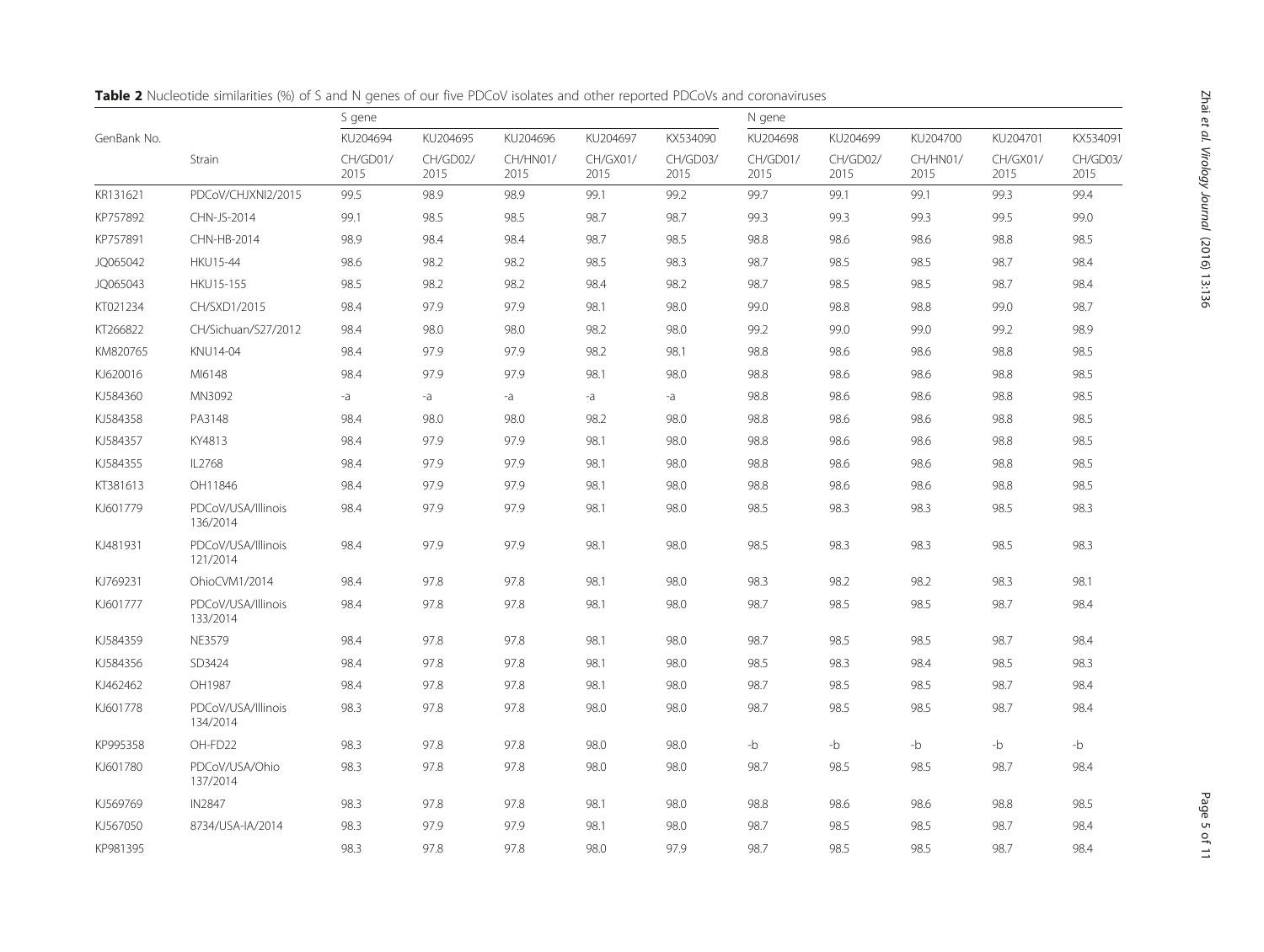|                 | USA/IL/2014/026<br>PDV P11           |      |      |      |      |      |      |      |      |      |      |
|-----------------|--------------------------------------|------|------|------|------|------|------|------|------|------|------|
| KM012168        | Michigan/8977/2014                   | 98.3 | 97.8 | 97.8 | 98.0 | 97.9 | 98.7 | 98.5 | 98.5 | 98.7 | 98.4 |
| KP757890        | CHN-AH-2004                          | 98.0 | 97.5 | 97.5 | 97.8 | 97.7 | 98.1 | 97.9 | 97.9 | 98.1 | 97.8 |
| KU051641        | PDCoV/Swine/Thailand/<br>S5011/2015  | 95.8 | 95.6 | 95.6 | 95.9 | 95.4 | 97.1 | 96.9 | 96.9 | 97.1 | 96.8 |
| KU051649        | PDCoV/Swine/Thailand/<br>S5015L/2015 | 95.8 | 95.5 | 95.5 | 95.9 | 95.4 | 97.1 | 96.9 | 96.9 | 97.1 | 96.8 |
| KU984334        | P23_15_TT_1115                       | 95.9 | 95.8 | 95.6 | 95.9 | 95.5 | 97.8 | 97.8 | 97.8 | 98.0 | 97.5 |
| EF584908        | Guangxi/F230/2006                    | 97.5 | 97.1 | 97.1 | 97.3 | 97.0 | 98.0 | 97.8 | 97.8 | 98.0 | 97.7 |
| JQ065045        | HKU17-6124                           | 40.9 | 40.8 | 40.8 | 40.7 | 40.7 | 92.9 | 92.6 | 92.8 | 92.9 | 92.6 |
| FJ376621        | HKU12-600                            | 40.7 | 41.1 | 41.1 | 41.0 | 40.6 | 76.4 | 75.7 | 76.2 | 76.3 | 76.3 |
| JQ065044        | HKU16-6847                           | 57.0 | 56.9 | 56.9 | 57.0 | 57.2 | 75.1 | 75.3 | 75.2 | 75.4 | 75.1 |
| FJ376619        | HKU11-934                            | 65.9 | 68.9 | 68.9 | 66.1 | 65.8 | 74.4 | 74.3 | 74.5 | 74.4 | 74.2 |
| FJ376620        | HKU11-796                            | 65.3 | 65.6 | 65.7 | 65.6 | 65.1 | 74.4 | 74.6 | 74.5 | 74.4 | 74.2 |
| KJ408801        | OH1414 (PEDV)                        | 38.2 | 38.3 | 38.3 | 38.1 | 37.8 | 3.6  | 3.5  | 3.5  | 3.6  | 3.6  |
| FJ755618        | H16(TGEV)                            | 38.1 | 38.1 | 38.1 | 38.0 | 37.9 | 2.8  | 4.9  | 7.5  | 5.0  | 2.8  |
| DQ811787        | ISU-1(PRCV)                          | 37.4 | 25.7 | 25.7 | 25.7 | 37.3 | 7.3  | 7.4  | 7.5  | 7.4  | 7.4  |
| <b>BCU00735</b> | Mebus(bovine)                        | 12.4 | 12.5 | 12.5 | 12.4 | 7.1  | 2.1  | 2.1  | 2.1  | 2.1  | 2.1  |
| AY654624        | TJF(SARS)                            | 6.8  | 6.9  | 6.9  | 6.8  | 6.9  | 8.8  | 8.8  | 2.4  | 8.8  | 8.1  |
| DQ011855        | VW572(PHEV)                          | 21.9 | 21.9 | 21.9 | 21.9 | 21.8 | 2.1  | 2.1  | 2.1  | 2.1  | 2.1  |
| JF893452        | YN(CIBV)                             | 22.0 | 22.1 | 22.1 | 22.3 | 22.0 | 12.5 | 12.5 | 12.5 | 12.6 | 12.4 |
| NC_010800       | MG10 (Turkey)                        | 24.1 | 23.5 | 23.5 | 23.3 | 24.0 | 14.0 | 14.0 | 14.0 | 14.1 | 14.1 |
| NC_010646       | SW1 (whale)                          | 15.0 | 13.7 | 13.7 | 13.8 | 14.8 | 7.7  | 7.7  | 7.7  | 7.7  | 7.7  |

Table 2 Nucleotide similarities (%) of S and N genes of our five PDCoV isolates and other reported PDCoVs and coronaviruses (Continued)

<sup>a</sup>S gene of MN3092 was not complete; <sup>b</sup>S gene of OH-FD22 was not available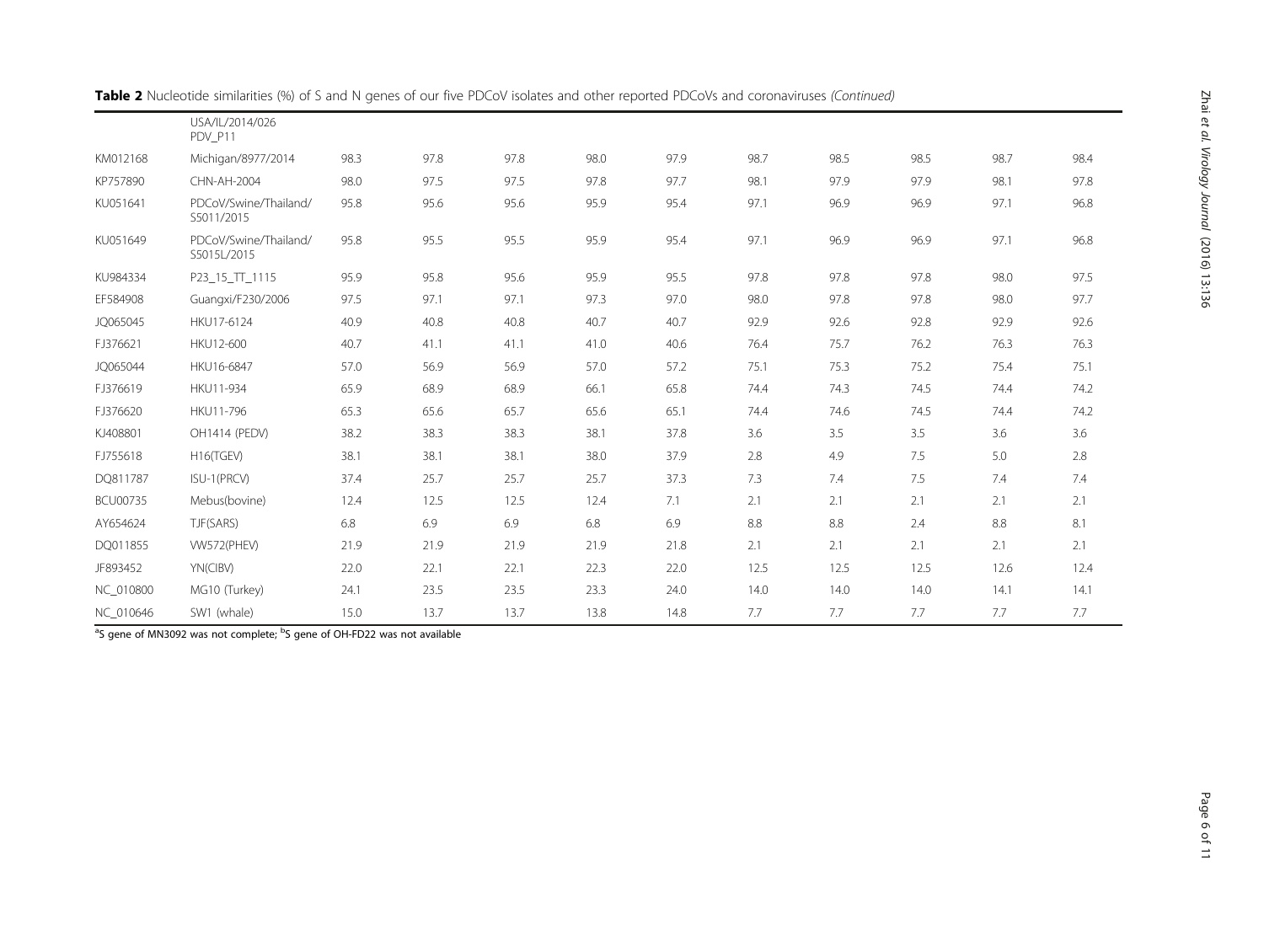<span id="page-6-0"></span>

| <b>Strains/GenBank No.s</b>                                                                                                                                         | Year                     | Genus                                              |
|---------------------------------------------------------------------------------------------------------------------------------------------------------------------|--------------------------|----------------------------------------------------|
| - Mebus (BCU00735)<br>100<br>75<br>VW572 (DQ011855)                                                                                                                 | 1972                     | <b>Betacoronavirus</b>                             |
| 100<br>YN (JF893452)<br>51<br>MG10 (NC 010800)                                                                                                                      | 2005                     | <b>Gammacoronavirus</b>                            |
| 100<br>TJF (AY654624)<br>SW1 (NC 010646)<br>71                                                                                                                      | 2003<br>*                | <b>Alphacoronavirus</b><br><b>Gammacoronavirus</b> |
| OH1414 (KJ408801)<br>· ISU-1 (DQ811787)<br>100<br>100                                                                                                               | 2014<br>1973             | <b>Alphacoronavirus</b>                            |
| - H16 (FJ755618)<br>100<br>80<br>- HKU12-600 (FJ376621)<br>HKU17-6124 (JQ065045)                                                                                    | 2007<br>2007             |                                                    |
| 99<br>HKU16-6847 (JQ065044)<br>HKU11-934 (FJ376619)<br>51                                                                                                           | 2007<br>2007             |                                                    |
| HKU11-796 (FJ376620)<br>100<br>Guangxi/F230/2006 (EF584908)                                                                                                         | 2007<br>2006<br>2015     |                                                    |
| ▲ P23 15 TT 1115 (KU984334)<br>58<br>65<br>PDCoV/Swine/Thailand/S5011/2015 (KU051641)<br>100<br>PDCoV/Swine/Thailand/S5015L/2015 (KU051649)                         | 2015<br>2015             |                                                    |
| CHN-AH-2004 (KP757890)<br>HKU15-155 (JQ065043)                                                                                                                      | 2004<br>2010             |                                                    |
| HKU15-44 (JQ065042)<br>73<br>CHN-HB-2014 (KP757891)                                                                                                                 | 2009<br>2014<br>2015     |                                                    |
| CH/SXD1/2015 (KT021234)<br>CH/GD01/2015 (KU204694)<br>99<br>96<br>CH/GD03/2015 (KX534090)<br>53                                                                     | 2015<br>2015             |                                                    |
| 63<br>PDCoV/CHJXNI2/2015 (KR131621)<br>CH/GX01/2015 (KU204697)<br>92                                                                                                | 2015<br>2015             |                                                    |
| 96<br>CH/GD02/2015 (KU204695)<br>96<br>CH/HN01/2015 (KU204696)<br>99                                                                                                | 2015<br>2015<br>2014     |                                                    |
| CHN-JS-2014 (KP757892)<br>CH/Sichuan/S27/2012 (KT266822)<br>SD3424 (KJ584356)                                                                                       | 2012<br>2014             | -Deltacoronavirus                                  |
| OhioCVM1/2014 (KJ769231)<br>76<br>OH1987 (KJ462462)<br>55                                                                                                           | 2014<br>2014             |                                                    |
| OH-FD22 (KP995358)<br>81<br>PA3148 (KJ584358)                                                                                                                       | 2014<br>2014<br>2014     |                                                    |
| MI6148 (KJ620016)<br>8734/USA-IA/2014 (KJ567050)<br>PDCoV/USA/Ohio137/2014 (KJ601780)                                                                               | 2014<br>2014             |                                                    |
| L2768 (KJ584355)<br>63<br>└─ ● NE3579 (KJ584359)                                                                                                                    | 2014<br>2014             |                                                    |
| PDCoV/USA/Illinois133/2014 (KJ601777)<br>72<br>PDCoV/USA/Illinois134/2014 (KJ601778)<br>53                                                                          | 2014<br>2014<br>2014     |                                                    |
| PDCoV/USA/Illinois121/2014 (KJ481931)<br>PDCoV/USA/Illinois136/2014 (KJ601779)<br>96<br>OH11846 (KT381613)                                                          | 2014<br>2014             |                                                    |
| <b>DIN2847 (KJ569769)</b><br>◆ KNU14-04 (KM820765)                                                                                                                  | 2014<br>2014             |                                                    |
| KY4813 (KJ584357)<br>Michigan/8977/2014 (KM012168)<br>USA/IL/2014/026PDV P11 (KP981395)                                                                             | 2014<br>2014<br>$2014 -$ |                                                    |
| 0.05<br>98 <sup>L</sup><br>Fig. 1 Phylogenetic analysis based on the S gene of PDCoVs and other coronaviruses. Note: Those PDCoV strains from China, America, South |                          |                                                    |

Korea and Thiland were labelled using " $\blacksquare$ ", " $\bullet$ ",  $\bullet$ ", and " $\blacktriangle$ ", respectively. Moreover, PDCoV strains in this study were labelled using left arrows. The collection time was not available for those coronavirus strains labelled using star symbols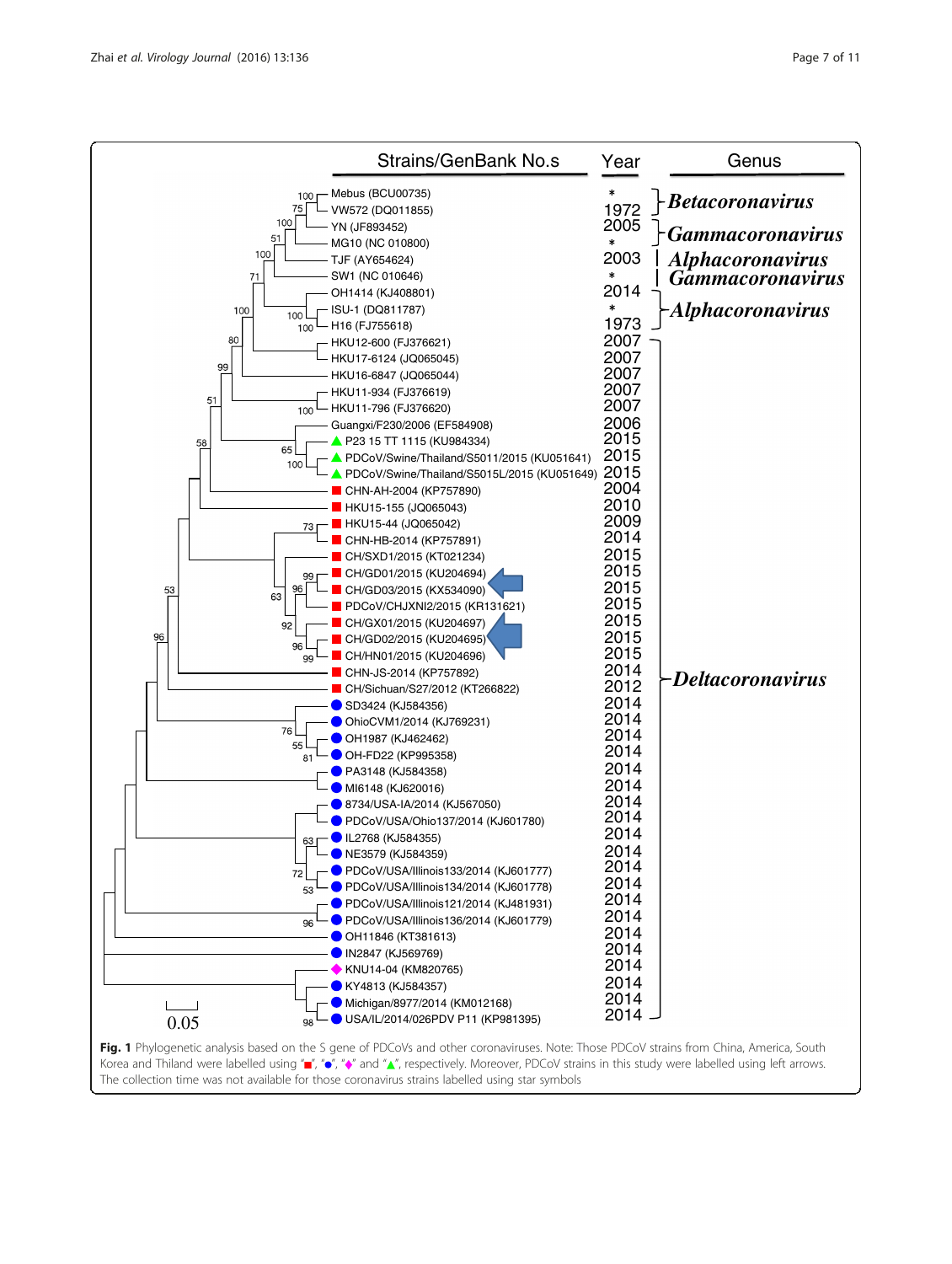<span id="page-7-0"></span>

| <b>Strains/GenBank No.s</b>                                                                                                                                                                                                                                                                                                                                                                                                                                                                                                                                                                                                                                                                                                                                                                                                                                                                                                                                                                                                                                                                                                                                                                                                                                                                                                                                            | Year                                                                                                                                                                                                                                                                                                                                             | Genus                   |
|------------------------------------------------------------------------------------------------------------------------------------------------------------------------------------------------------------------------------------------------------------------------------------------------------------------------------------------------------------------------------------------------------------------------------------------------------------------------------------------------------------------------------------------------------------------------------------------------------------------------------------------------------------------------------------------------------------------------------------------------------------------------------------------------------------------------------------------------------------------------------------------------------------------------------------------------------------------------------------------------------------------------------------------------------------------------------------------------------------------------------------------------------------------------------------------------------------------------------------------------------------------------------------------------------------------------------------------------------------------------|--------------------------------------------------------------------------------------------------------------------------------------------------------------------------------------------------------------------------------------------------------------------------------------------------------------------------------------------------|-------------------------|
| PDCoV/USA/Illinois133/2014 (KJ601777)<br>62<br>PDCoV/USA/Illinois134/2014 (KJ601778)<br>KY4813 (KJ584357)<br>L2768 (KJ584355)<br>PDCoV/USA/Ohio137/2014 (KJ601780)<br>OH-FD22 (KJ584358)<br>OH1987 (KJ462462)<br>NE3579 (KJ584359)<br>8734/USA-IA/2014 (KJ567050)<br>SD3424 (KJ584356)<br>Michigan/8977/2014 (KM012168)<br>55<br>USA/IL/2014/026PDV_P11 (KP981395)<br>62<br>OhioCVM1/2014 (KJ769231)<br>IN2847 (KJ569769)<br>OH11846 (KT381613)<br>MN3092 (KJ584360)<br>51<br>57<br>MI6148 (KJ620016)<br>PDCoV/USA/Illinois121/2014 (KJ481931)<br>PDCoV/USA/Illinois136/2014 (KJ601779)<br>73<br>◆ KNU14-04 (KM820765)<br><b>HKU15-44 (JQ065042)</b><br>65<br>CHN-HB-2014 (KP757891)<br>CH/SXD1/2015 (KT021234)<br>CH/Sichuan/S27/2012 (KT266822)<br>CH/GD01/2015 (KU204694)<br>75<br>87<br>CH/GD03/2015 (KX534091)<br>PDCoV/CHJXNI2/2015 (KR131621)<br>CHN-JS-2014 (KP757892)<br>CH/GD02/2015 (KU204699)<br>CH/GX01/2015 (KU204701)<br>74<br>74<br>CH/HN01/2015 (KU204700)<br>71<br>Guangxi/F230/2006 (EF584908)<br><b>HKU15-155 (JQ065043)</b><br>CHN-AH-2004 (KP757890)<br>71<br>▲ P23_15_TT_1115 (KU984334)<br>PDCoV/Swine/Thailand/S5011/2015 (KU051641)<br>81<br>PDCoV/Swine/Thailand/S5015L/2015 (KU051649)<br>96<br>99<br>HKU17-6124 (JQ065045)<br>- HKU11-934 (FJ376619)<br>HKU11-796 (FJ376620)<br>HKU12-600 (FJ376621)<br>72<br>HKU16-6847 (JQ065044)<br>69 | $2014 -$<br>2014<br>2014<br>2014<br>2014<br>2014<br>2014<br>2014<br>2014<br>2014<br>2014<br>2014<br>2014<br>2014<br>2014<br>2014<br>2014<br>2014<br>2014<br>2014<br>2009<br>2014<br>2015<br>2012<br>2015<br>2015<br>2015<br>2014<br>2015<br>2015<br>2015<br>2006<br>2010<br>2004<br>2015<br>2015<br>2015<br>2007<br>2007<br>2007<br>2007<br>2007 | -Deltacoronavirus       |
| SW1 (NC_010646)<br>- YN (JF893452)<br>99                                                                                                                                                                                                                                                                                                                                                                                                                                                                                                                                                                                                                                                                                                                                                                                                                                                                                                                                                                                                                                                                                                                                                                                                                                                                                                                               | ∗<br>2005<br>$\star$                                                                                                                                                                                                                                                                                                                             | <b>Gammacoronavirus</b> |
| MG10 (NC_010800)<br>100<br>OH1414 (KJ408801)<br>- ISU-1 (DQ811787)<br>100<br>100<br>H16 (FJ755618)<br>TJF (AY654624)<br>87                                                                                                                                                                                                                                                                                                                                                                                                                                                                                                                                                                                                                                                                                                                                                                                                                                                                                                                                                                                                                                                                                                                                                                                                                                             | 2014<br>$\ast$<br>1973<br>2003                                                                                                                                                                                                                                                                                                                   | Alphacoronavirus        |
| Mebus (BCU00735)<br>0.5<br>VW572 (DQ011855)<br>100                                                                                                                                                                                                                                                                                                                                                                                                                                                                                                                                                                                                                                                                                                                                                                                                                                                                                                                                                                                                                                                                                                                                                                                                                                                                                                                     | $*$ 1972                                                                                                                                                                                                                                                                                                                                         | <b>Betacoronavirus</b>  |
| Fig. 2 Phylogenetic analysis based on the N gene of PDCoVs and other coronaviruses. Note: Those PDCoV strains from China, America, South<br>Korea and Thiland were labelled using "", "o", "o", "and "A", respectively. Moreover, PDCoV strains in this study were labelled using left arrows.                                                                                                                                                                                                                                                                                                                                                                                                                                                                                                                                                                                                                                                                                                                                                                                                                                                                                                                                                                                                                                                                         |                                                                                                                                                                                                                                                                                                                                                  |                         |

The collection time was not available for those coronavirus strains labelled using star symbols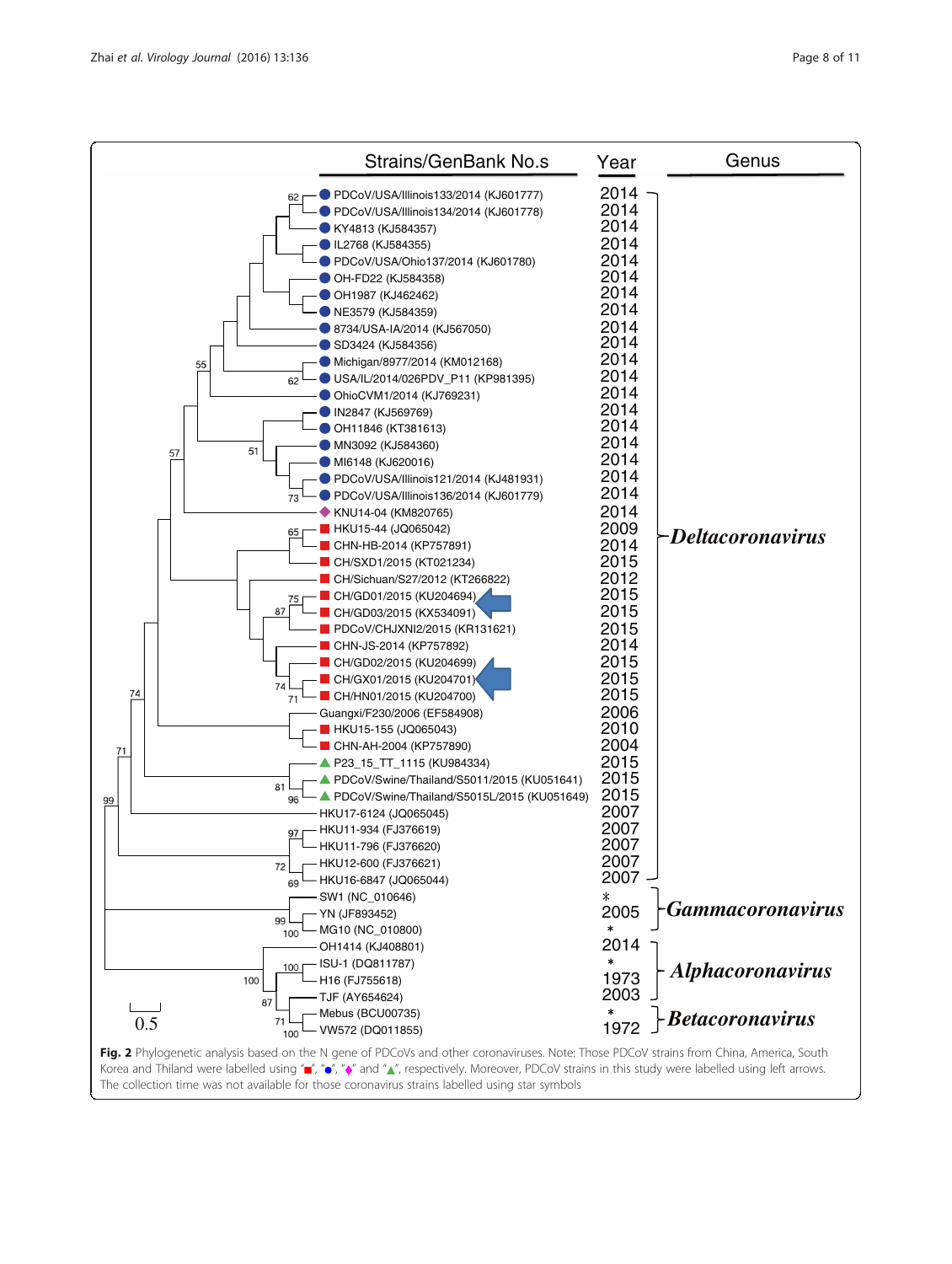epidemiological surveys should be warranted to uncover the origin of PDCoV.

At the territory of China, Southern China mainly includes Guangdong province, Hainan province and the Guangxi autonomous region. Although molecular detection of PDCoV was performed in these regions [[23, 24](#page-9-0)], little information was available on PDCoV prevalence. In a study by Chen et al. [\[23](#page-9-0)], an overall positive-PDCoV rate of 23.4 % (15/64) was obtained in all samples collected from Guangdong, Shanxi and Hubei provinces. However, more detailed data of PDCoV was not available in Guangdong province. Meanwhile, in the study from Dong et al. [\[24](#page-9-0)], only four archived samples from the Guangxi autonomous region were examined, but all negative for PDCoV. In this study, we demonstrated that PDCoV circulated and was co-infected by PEDV on those swine farms in Guangdong province, Hainan province and the Guangxi autonomous region, which further contributed to the epidemiology of PDCoV in these regions despite the relatively low prevalence.

#### Genetic diversity of PDCoVs

The first two reported full-length PDCoV genome sequences (HKU15-44 and HKU15-155) were 25, 437 nt and 25, 432 nt in length, respectively [\[1](#page-9-0)], and they had 99.1 % nucleotide similarity with each other. Moreover, further sequence alignment showed a 3-nt (TAA) insertion in the S gene and a 3-nt (TTA) insertion in the 3' untranslated region (UTR) of HKU15-44 [\[1](#page-9-0), [5](#page-9-0)]. During the past 3 years, PDCoV-associated swine enteric disease was paid great attention in the major pig producing countries, especilly United States and China. Up to May 2016, more than 30 complete PDCoV genome sequences were published in the GenBank database. All were generated in China and United States except for one sequence from South Korea and three sequences from Thailand [[8](#page-9-0)–[19](#page-9-0)]. The Korean strain, KNU14-04, had 25, 422 nt in length, with similar genome features (a 3-nt insertion in the S gene with 3, 483 nt and a 3-nt insertion in the 3' UTR, respectively) to all American strains and the Chinese strain (HKU15-44) [\[9\]](#page-9-0). Comparing complete genomes of the remaining Chinese strains to the American, Thai and Korean counterparts, CHN-HB-2014, CHN-JS-2014, PDCoV/CHJXNI2/2015, CH/Sichuan/S27/ 2012, CH/SXD1/2015 and P23\_15\_TT\_1115 only had the 3-nt (AAT) deletion in the S gene (3, 480 nt) [[14, 23, 24](#page-9-0)], while CHN-AH-2004 only had the 3-nt (TAA) deletion in the 3' UTR [\[5](#page-9-0), [24](#page-9-0)]. In the present study, 3-nt insertion was not found in UTR for our five obtained PDCoV (data not shown). Moreover, two additional unique features including a 6-nt (TTTGAA) deletion in the nonstructural protein (nsp) 2 region and a 9-nt (GCCGGTTGG) deletion in the nsp 3 region were also

found in CH/Sichuan/S27/2012 [[16\]](#page-9-0). However, for Thai viral isolates, they owned one additional unique nucleotide (C) insertion in the 3' UTR [\[17](#page-9-0), [18\]](#page-9-0). The biological significance of these naturally occurring deletions or insertions in PDCoV biology and pathogenesis warrants further investigations.

In this study, five S and five N gene sequences, respectively, were obtained to evaluate wherever genetic diversity of PDCoVs existed in southern China. Our results showed that these five S and five N gene sequences were more closely related to Chinese strains, and all clustered together in the phylogenetic tree (Table [2,](#page-4-0) Figs. [1](#page-6-0) and [2](#page-7-0)). However, CH/GD01/2015 and CH/GD02/2015, reported in this study, originated from the same pig farm in Guangdong province, but had 48 nt and 12 nt differences in the S and N genes, respectively. The observed 48 nucleotide changes in the S gene made these viruses differ by 25 amino acid residues (Additional file [2:](#page-9-0) Table S2). For the N gene, the 12 nucleotide changes among these viruses resulted in 3 amino acid substitutions (Additional file [2:](#page-9-0) Table S2). Among them, 18 of 25 amino acid differences occurred at the first two-third parts of S gene. Interestingly, in spite of amino acid mutation, both S and N protein retained almost consistent amino acid properties (especially pH value) (Additional file [2](#page-9-0): Table S2). Future study will address important roles of these polymorphisms in viral replication and pathogenesis. In addition, they were divided into two distinct small branches (Figs. [1](#page-6-0) and [2\)](#page-7-0). These findings suggested that PDCoVs in southern China have diverged from a common ancestor. Despite the emerging genetic diversity, overall, PDCoV prevalence is still largely restricted by the territory as demonstrated in Figs. [1](#page-6-0) and [2](#page-7-0).

For the two enteric coronaviruses (PEDV and TGEV) in pigs, the recombination events were often detected. However, most of them were from intra-recombination [[27](#page-9-0)–[30](#page-10-0)]. Recently, only one emerging recombinant/chimeric virus (named swine enteric coronavirus, SeCoV) was discovered in swine feces and resulted from inter-recombination of PEDV and TGEV, which had a TGEV backbone and a PEDV spike gene [\[31](#page-10-0), [32](#page-10-0)]. In this study, there were no any possible recombinant events occurring in PDCoV strains. Maybe, the number and length of our obtained PDCoV sequences were limited. In the following study, the recombination event of PDCoV warrants further attentions.

## Conclusion

This study reported the prevalence of PDCoV on swine farms in southern China. Phylogenetic analysis of currently circulating PDCoV strains in this region and other previously reported strains supported the theory of geographical clustering of PDCoV infection landscape. The origin of various PDCoVs in different countries and regions should be further studied.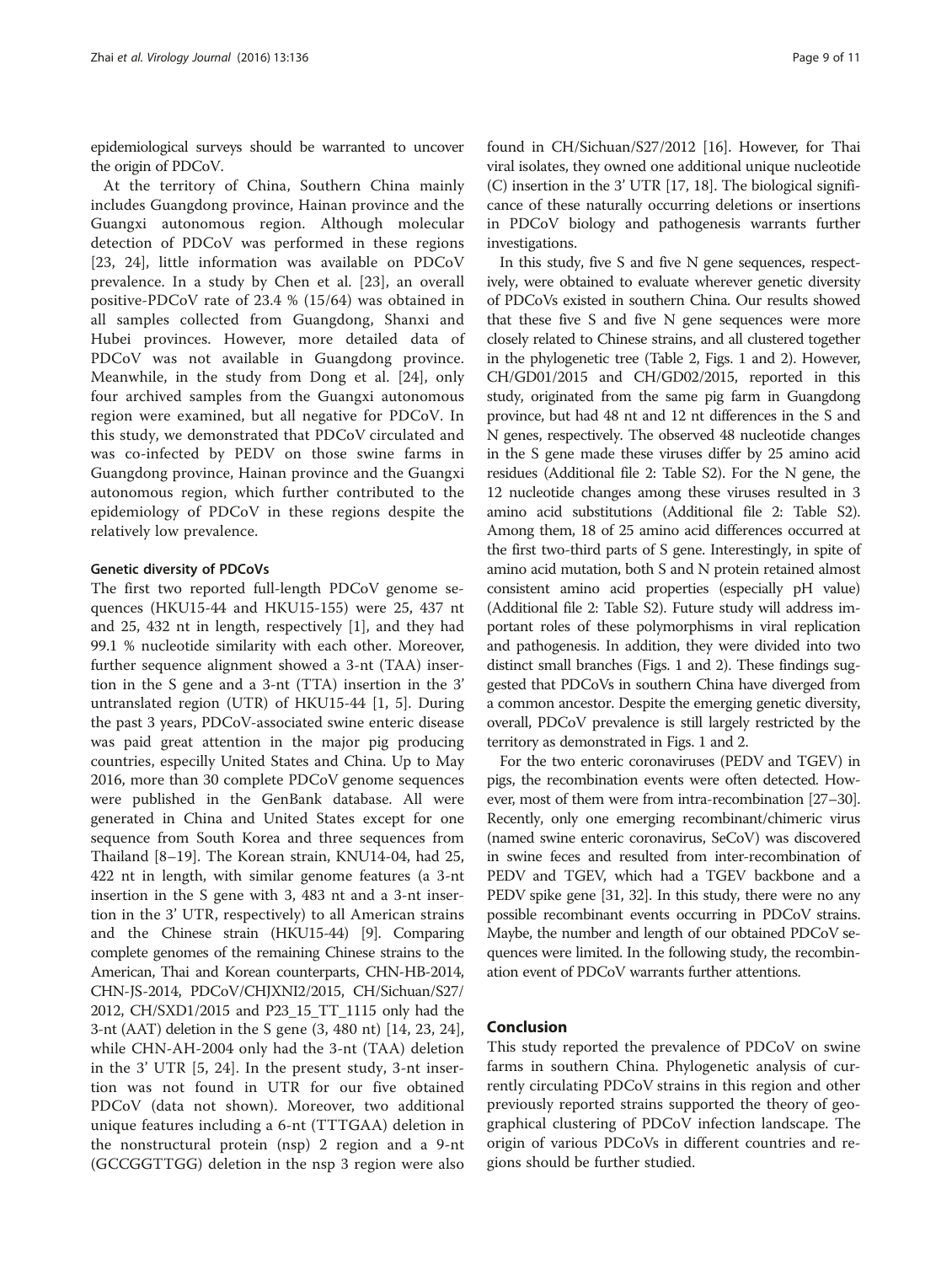## <span id="page-9-0"></span>Additional files

[Additional file 1: Table S1.](dx.doi.org/10.1186/s12985-016-0591-6) Sequence information of PDCoVs and other coronaviruses used in the present study. (DOC 106 kb)

[Additional file 2: Table S2.](dx.doi.org/10.1186/s12985-016-0591-6) AA differences of Spike (S) and Nucleocapsid (N) protein between CH/GD01/2015 and CH/GD02/2015. (DOC 42 kb)

#### **Abbreviations**

ELISA, enzyme-linked immunosorbent assay; MEGA, molecular evolutionary genetics analysis; N, nucleocapsid; PBS, phosphate buffered saline; PDCoV, porcine deltacoronavirus; PEDV, porcine epidemic diarrhea virus; PHEV, porcine hemagglutinating encephalomyelitis virus; PRCV, porcine respiratory coronavirus; RDP, recombination detection program; Rota C, porcine rotavirus group C; RT-PCR, reverse transcription polymerase chain reaction; S, Spike; SeCoV, swine enteric coronavirus; TGEV, transmissible gastroenteritis virus; UTR, untranslated region

#### Funding

This study was supported by the grants (No. 2013B060500063, No. 2014B040404061, No. 2016A040401012 and No. 201508020055) from Guangdong Provincial Department of Science and Technology and Guangzhou Science Technology and Innovation Commission, respectively. Moreover, this study was also in part supported by USDA/NIFA 2016-67016-24949 (to D.W.). The funding body was not involved into the design of the study, and collection, analysis, and interpretation of data in the manuscript.

#### Availability of data and materials

The datasets supporting the conclusions of this article are included within the article and two additional files (Additional file 1: Table S1 and Additional file 2: Table S2).

#### Authors' contributions

Shao-Lun Zhai and Wen-Kang Wei conceived the project; Shao-Lun Zhai designed the experiments; Shao-Lun Zhai and Xiao-Peng Li performed most of the experiments; Xiao-Hui Wen and Dian-Hong Lv contributed materials and participated in discussion; Xia Zhou and He Zhang added the data in the revision version; Shao-Lun Zhai wrote the manuscript; Feng Li edited the manuscript; Shao-Lun Zhai and Dan Wang supervised the work. The final version of the manuscript was approved by all authors.

#### Competing interests

The authors declare that they have no competing interests.

#### Author details

<sup>1</sup> Animal Disease Diagnostic Center, Institute of Animal Health, Guangdong Academy of Agricultural Sciences, Guangdong Key Laboratory of Animal Disease Prevention, Guangdong Open Laboratory of Veterinary Public Health, Guangzhou 510640, China. <sup>2</sup>Department of Biology and Microbiology, South Dakota State University, Brookings, SD 57007, USA. <sup>3</sup>Department of Veterinary and Biomedical Science, South Dakota State University, Brookings, SD 57007, USA.

#### Received: 26 May 2016 Accepted: 26 July 2016 Published online: 05 August 2016

#### References

- 1. Woo PC, Lau SK, Lam CS, Lau CC, Tsang AK, Lau JH, Bai R, Teng JL, Tsang CC, Wang M, Zheng BJ, Chan KH, Yuen KY. Discovery of seven novel Mammalian and avian coronaviruses in the genus deltacoronavirus supports bat coronaviruses as the gene source of alphacoronavirus and betacoronavirus and avian coronaviruses as the gene source of gammacoronavirus and deltacoronavirus. J Virol. 2012;86:3995–4008.
- 2. Chen Q, Gauger P, Stafne M, Thomas J, Arruda P, Burrough E, Madson D, Brodie J, Magstadt D, Derscheid R, Welch M, Zhang J. Pathogenicity and pathogenesis of a United States porcine deltacoronavirus cell culture isolate in 5-day-old neonatal piglets. Virology. 2015;482:51–9.
- 3. Jung K, Hu H, Eyerly B, Lu Z, Chepngeno J, Saif LJ. Pathogenicity of 2 porcine deltacoronavirus strains in gnotobiotic pigs. Emerg Infect Dis. 2015;21:650–4.
- 4. Song D, Moon H, Kang B. Porcine epidemic diarrhea: a review of current epidemiology and available vaccines. Clin Exp Vaccine Res. 2015;4:166–76.
- 5. Wang L, Hayes J, Sarver C, Byrum B, Zhang Y. Porcine deltacoronavirus: histological lesions and genetic characterization. Arch Virol. 2016;161:171–5.
- 6. Zhang Q, Hu R, Tang X, Wu C, He Q, Zhao Z, Chen H, Wu B. Occurrence and investigation of enteric viral infections in pigs with diarrhea in China. Arch Virol. 2013;158:1631–6.
- 7. Homwong N, Jarvis MC, Lam HC, Diaz A, Rovira A, Nelson M, Marthaler D. Characterization and evolution of porcine deltacoronavirus in the United States. Prev Vet Med. 2016;123:168–74.
- 8. Hu H, Jung K, Vlasova AN, Chepngeno J, Lu Z, Wang Q, Saif LJ. Isolation and characterization of porcine deltacoronavirus from pigs with diarrhea in the United States. J Clin Microbiol. 2015;53:1537–48.
- 9. Lee S, Lee C. Complete Genome Characterization of Korean Porcine Deltacoronavirus Strain KOR/KNU14-04/2014. Genome Announc. 2014;2: e01191–14.
- 10. Li G, Chen Q, Harmon KM, Yoon KJ, Schwartz KJ, Hoogland MJ, Gauger PC, Main RG, Zhang J. Full-Length Genome Sequence of Porcine Deltacoronavirus Strain USA/IA/2014/8734. Genome Announc. 2014;2: e00278–14.
- 11. Ma Y, Zhang Y, Liang X, Lou F, Oglesbee M, Krakowka S, Li J. Origin, evolution, and virulence of porcine deltacoronaviruses in the United States. MBio. 2015;6:e00064.
- 12. Marthaler D, Jiang Y, Collins J, Rossow K. Complete Genome Sequence of Strain SDCV/USA/Illinois121/2014, a Porcine Deltacoronavirus from the United States. Genome Announc. 2014;2:e00218–14.
- 13. Marthaler D, Raymond L, Jiang Y, Collins J, Rossow K, Rovira A. Rapid detection, complete genome sequencing, and phylogenetic analysis of porcine deltacoronavirus. Emerg Infect Dis. 2014;20:1347–50.
- 14. Song D, Zhou X, Peng Q, Chen Y, Zhang F, Huang T, Zhang T, Li A, Huang D, Wu Q, He H, Tang Y. Newly emerged porcine deltacoronavirus associated with diarrhoea in swine in China: identification, prevalence and full-length genome sequence analysis. Transbound Emerg Dis. 2015;62:575–80.
- 15. Wang L, Byrum B, Zhang Y. Detection and genetic characterization of deltacoronavirus in pigs, Ohio, USA, 2014. Emerg Infect Dis. 2014;20:1227–30.
- 16. Wang YW, Yue H, Fang W, Huang YW. Complete Genome Sequence of Porcine Deltacoronavirus Strain CH/Sichuan/S27/2012 from Mainland China. Genome Announc. 2015;3:e00945–15.
- 17. Madapong A, Saeng-Chuto K, Lorsirigool A, Temeeyasen G, Srijangwad A, Tripipat T, Wegner M, Nilubol D. Complete Genome Sequence of Porcine Deltacoronavirus Isolated in Thailand in 2015. Genome Announc. 2016;4: e00408–16.
- 18. Janetanakit T, Lumyai M, Bunpapong N, Boonyapisitsopa S, Chaiyawong S, Nonthabenjawan N, Kesdaengsakonwut S, Amonsin A. Porcine deltacoronavirus, Thailand, 2015. Emerg Infect Dis. 2016;22:757–9.
- 19. Wang L, Byrum B, Zhang Y. Porcine coronavirus HKU15 detected in 9 US states, 2014. Emerg Infect Dis. 2014;20:1594–5.
- 20. Hu X, Li N, Tian Z, Yin X, Qu L, Qu J. Molecular characterization and phylogenetic analysis of transmissible gastroenteritis virus HX strain isolated from China. BMC Vet Res. 2015;11:72.
- 21. Sun R, Leng Z, Zhai SL, Chen D, Song C. Genetic variability and phylogeny of current Chinese porcine epidemic diarrhea virus strains based on spike, ORF3, and membrane genes. ScientificWorldJournal. 2014;2014:208439.
- 22. Jeong YJ, Park SI, Hosmillo M, Shin DJ, Chun YH, Kim HJ, Kwon HJ, Kang SY, Woo SK, Park SJ, Kim GY, Kang MI, Cho KO. Detection and molecular characterization of porcine group C rotaviruses in South Korea. Vet Microbiol. 2009;138:217–24.
- 23. Chen F, Zhu Y, Wu M, Ku X, Yao L, He Q. Full-Length Genome Characterization of Chinese Porcine Deltacoronavirus Strain CH/SXD1/2015. Genome Announc. 2015;3:e01284–15.
- 24. Dong N, Fang L, Zeng S, Sun Q, Chen H, Xiao S. Porcine deltacoronavirus in Mainland China. Emerg Infect Dis. 2015;21:2254–5.
- 25. McCluskey BJ, Haley C, Rovira A, Main R, Zhang Y, Barder S. Retrospective testing and case series study of porcine delta coronavirus in U.S. swine herds. Prev Vet Med. 2016;123:185–91.
- 26. Thachil A, Gerber PF, Xiao CT, Huang YW, Opriessnig T. Development and application of an ELISA for the detection of porcine deltacoronavirus IgG antibodies. PLoS One. 2015;10:e0124363.
- 27. Jarvis MC, Lam HC, Zhang Y, Wang L, Hesse RA, Hause BM, Vlasova A, Wang Q, Zhang J, Nelson MI, Murtaugh MP, Marthaler D. Genomic and evolutionary inferences between American and global strains of porcine epidemic diarrhea virus. Prev Vet Med. 2016;123:175–84.